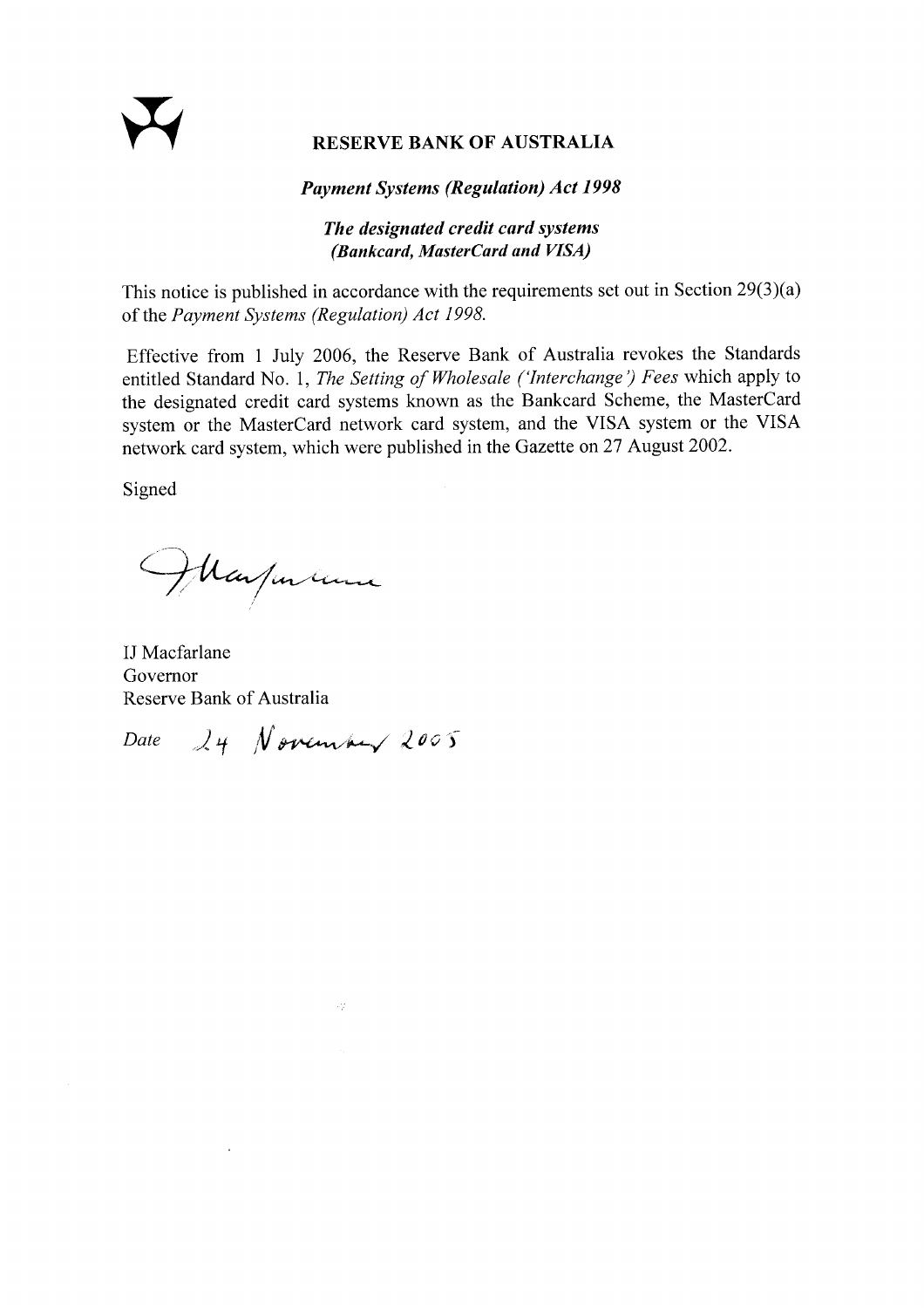## **RESERVE BANK OF AUSTRALIA**

## **Payment Systems (Regulation) Act 1998**

## The designated credit card systems (Bankcard, MasterCard and VISA)

This notice is published in accordance with the requirements set out in Section  $29(2)(a)$ of the Payment Systems (Regulation) Act 1998 (the Act).

In accordance with Section 18 of the Act, the Reserve Bank of Australia determines the Standard entitled The Setting of Wholesale ('Interchange') Fees in the Designated Credit Card Schemes, as attached, to be complied with by the participants in the designated credit card systems operated within Australia known as the Bankcard Scheme, the MasterCard system or the MasterCard network card system, and the VISA system or the VISA network card system.

## Summary of purpose and effect of the Standard

The purpose of the Standard, The Setting of Wholesale ('Interchange') Fees in the Designated Credit Card Schemes, is to ensure that the setting of interchange fees in the designated credit card systems is transparent and promotes efficiency and competition in the Australian payments system. The Standard requires that interchange fees, which are paid by acquirers of credit card transactions in Australia to credit card issuers in Australia, be set subject to an objective and transparent benchmark and be regularly reviewed. The Standard will promote the provision of efficient price signals to cardholders and merchants by participants in the designated credit card systems.

This Standard replaces the earlier Standards No. 1 which apply to each of the designated schemes individually. It replaces the scheme-specific benchmarks applying under those Standards with a common benchmark for all schemes. The Standard will promote more soundly based competition between the schemes. It will also provide improved incentives for schemes to reduce costs and for issuers to issue cards under a scheme with lower costs.

Signed

Margarline

**IJ** Macfarlane Governor Reserve Bank of Australia

Date

24 November 2005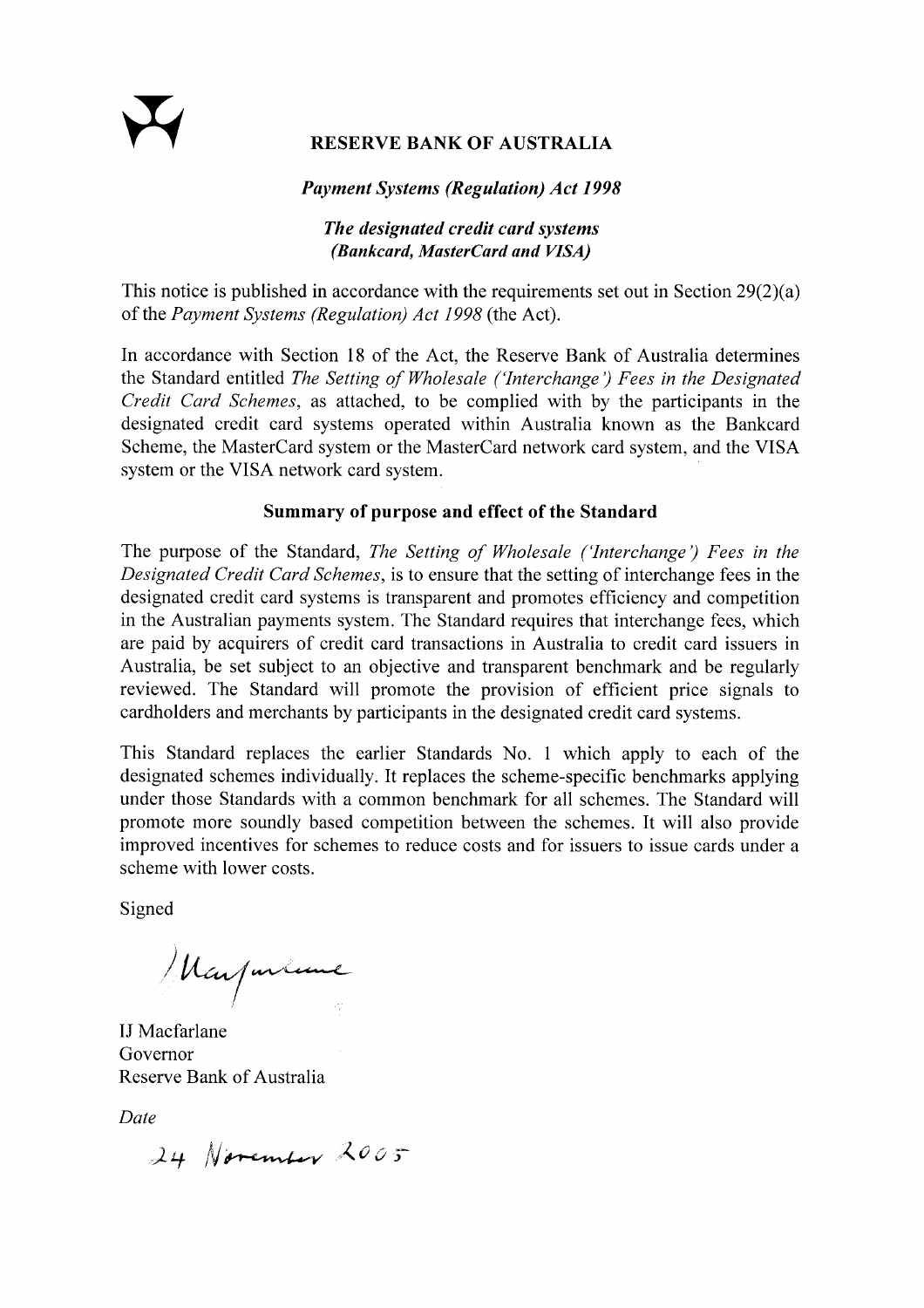# **Standard**

#### **The Setting of Wholesale ('Interchange') Fees in the Designated Credit Card Schemes**

#### **Objective**

*The objective of this Standard is to ensure that the setting of wholesale ('interchange') fees in each designated credit card scheme is transparent and promotes:*

- *(i)* efficiency; and
- *(ii) competition*

*in the Australian payments system.*

## **Application**

- 1. This Standard is determined under Section 18 of the *Payment Systems (Regulation) Act 1998.*
- 2. This Standard applies to the payment systems operated within Australia known as the Bankcard scheme, the MasterCard system and the VISA system, which were designated as payment systems on 12 April 2001 by the Reserve Bank of Australia under Section 11 of the *Payment Systems (Regulation) Act 1998*, each of which is referred to in this Standard as a Scheme.
- 3. In this Standard:

 an 'acquirer' is a participant in a Scheme in Australia that provides services to a merchant to allow that merchant to accept a credit card;

 'credit card' means a card issued under the rules of a Scheme that can be used for purchasing goods or services on credit, or any other article issued under the rules of that Scheme and commonly known as a credit card;

 'credit card transactions' or 'transactions' means transactions in the relevant Scheme in Australia between a credit cardholder and a merchant involving the purchase of goods or services using a credit card of that Scheme (net of credits, reversals and chargebacks);

'financial year' is the 12-month period ending 30 June;

 an 'issuer' is a participant in a Scheme in Australia that issues credit cards to the issuer's customers;

 'merchant' means a merchant in Australia that accepts a credit card for payment for goods or services;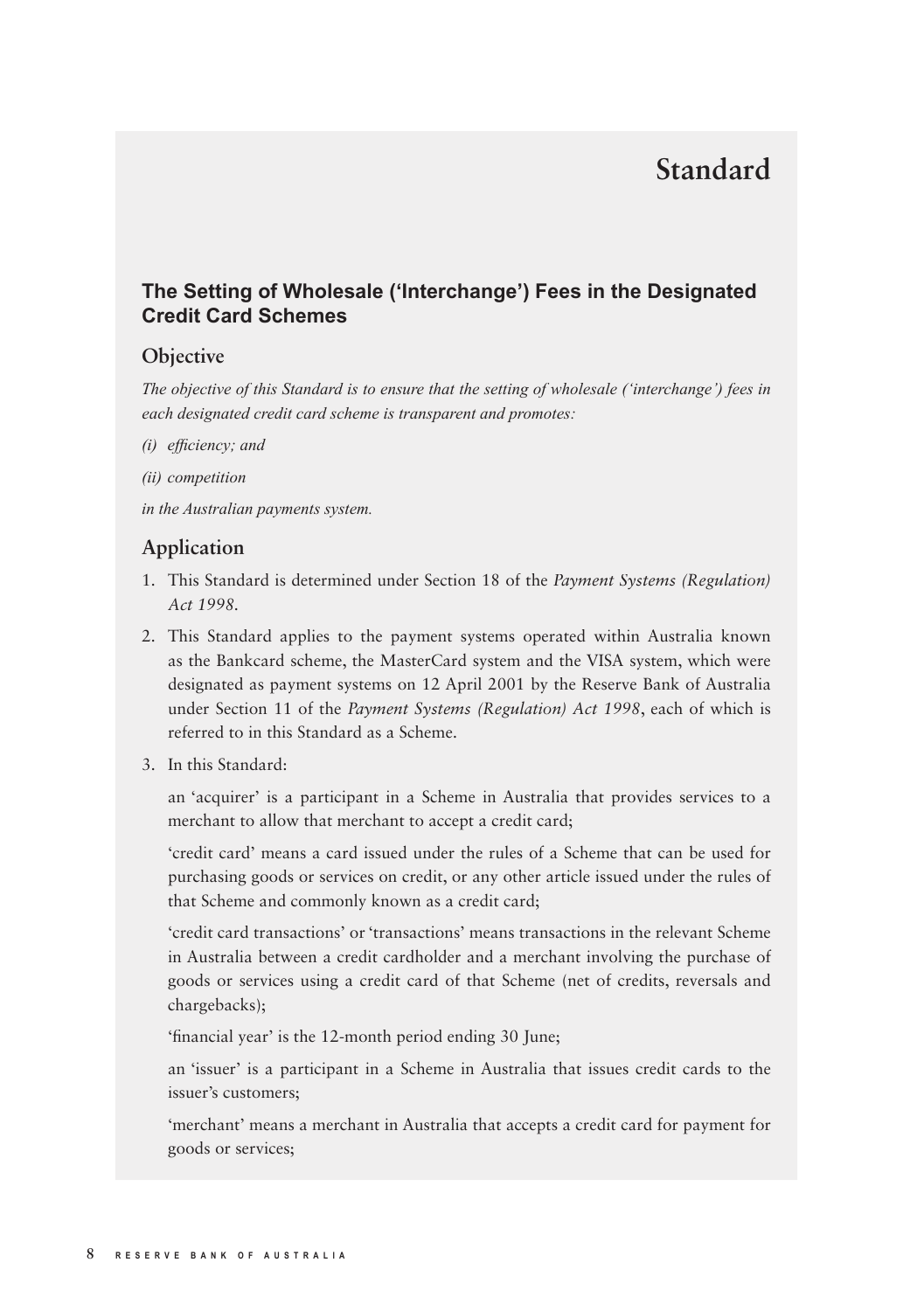'nominated Scheme participants' for a Scheme are those issuers that issued, in aggregate, credit cards which were used in at least 90 per cent of credit card transactions by value in the Scheme in Australia in the financial year prior to the date by which the applicable cost-based benchmark must be calculated, those issuers being determined by the administrator of the Scheme or the other participants in the Scheme in Australia;

 'rules of a Scheme' mean the constitution, rules, by-laws, procedures and instruments of the relevant Scheme as applied in Australia, and any other arrangement relating to the Scheme by which participants in that Scheme in Australia consider themselves bound;

terms defined in the *Payment Systems (Regulation) Act 1998* have the same meaning in this Standard.

- 4. This Standard refers to wholesale fees, known as 'interchange' fees, which are payable by an acquirer, directly or indirectly, to an issuer in relation to credit card transactions in a Scheme.
- 5. Each participant in a Scheme must do all things necessary on its part to ensure compliance with this Standard.
- 6. If any part of this Standard is invalid, it is ineffective only to the extent of such part without invalidating the remaining parts of this Standard.
- 7. This Standard is to be interpreted:
	- in accordance with its objective; and
	- by looking beyond form to substance.
- 8. This Standard comes into force on 1 July 2006.
- 9. This Standard replaces Standard No. 1, *The Setting of Wholesale ('Interchange') Fees* which applies to each Scheme.

#### **Transition provision**

10. If, prior to 1 November 2006, any interchange fee is introduced, varied, or removed in a Scheme, the average of interchange fees implemented in that Scheme in Australia on the date of that change, calculated in accordance with paragraph 19 below, must not exceed the benchmark for that Scheme calculated under Standard No. 1, *The Setting of Wholesale ('Interchange') Fees.*

#### **Interchange fees**

11. From 1 November 2006, on each of the dates specified in paragraph  $12$ , the average of interchange fees implemented in a Scheme in Australia, calculated in accordance with paragraph 19 below, must not exceed the common cost-based benchmark calculated in accordance with paragraphs 13 to 17 below.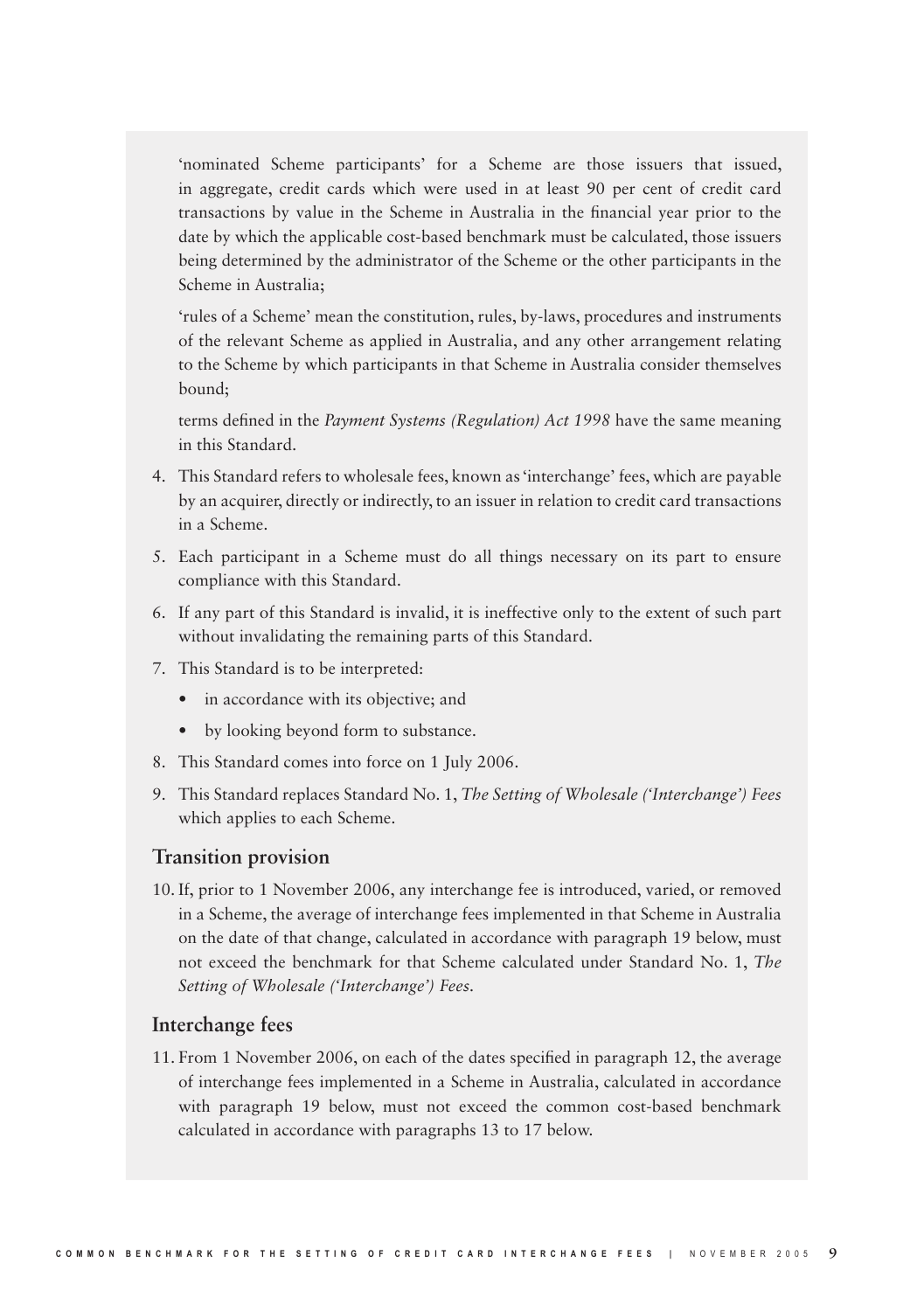12. For the purposes of paragraph 11, the dates are:

- (i) 1 November in any year the measure must be calculated; and
- (ii) the date any interchange fee is introduced, varied, or removed in that Scheme.

#### **Methodology**

- 13. The cost-based measure for each Scheme is calculated as the value of eligible costs of the nominated Scheme participants in that Scheme for the financial year prior to the date by which the cost-based measure must be provided to the Reserve Bank of Australia, divided by the value of credit card transactions for the same period undertaken using credit cards issued by those nominated Scheme participants, expressed as a percentage. Eligible costs are:
	- (i) issuers' costs incurred principally in processing credit card transactions, including the costs of receiving, verifying, reconciling and settling such transactions;
	- (ii) issuers' costs incurred principally in respect of fraud and fraud prevention in connection with credit card transactions;
	- (iii) issuers' costs incurred principally in providing authorisation of credit card transactions; and
	- (iv) issuers' costs incurred in funding the interest-free period on credit card transactions, calculated using the average of the cash rate published by the Reserve Bank of Australia over the three financial years prior to the date by which the cost-based benchmark must be calculated.
- 14. Data on eligible costs must be drawn from accounting records of the nominated Scheme participants, prepared in accordance with generally accepted accounting principles and Australian accounting standards.
- 15. Data on eligible costs and the value of transactions of each nominated Scheme participant in each Scheme must be provided by that participant to an independent expert proposed by that Scheme and agreed to by the Reserve Bank of Australia. The expert must review the data to determine if the costs included are eligible costs and must use the data on eligible costs to calculate the cost-based measure for that Scheme.
- 16. The nominated Scheme participants for a Scheme must provide to the Reserve Bank of Australia by 15 September of the year in which the cost-based measure must be calculated:
	- (i) the cost-based measure, the data on eligible costs and the value of transactions undertaken by each of the nominated Scheme participants used by the independent expert to calculate the cost-based measure;
	- (ii) the data on eligible costs described in (i) divided into the categories identified in paragraph 13 (i) – (iv) and the number of transactions undertaken by each of the nominated Scheme participants in the financial year prior to the date by